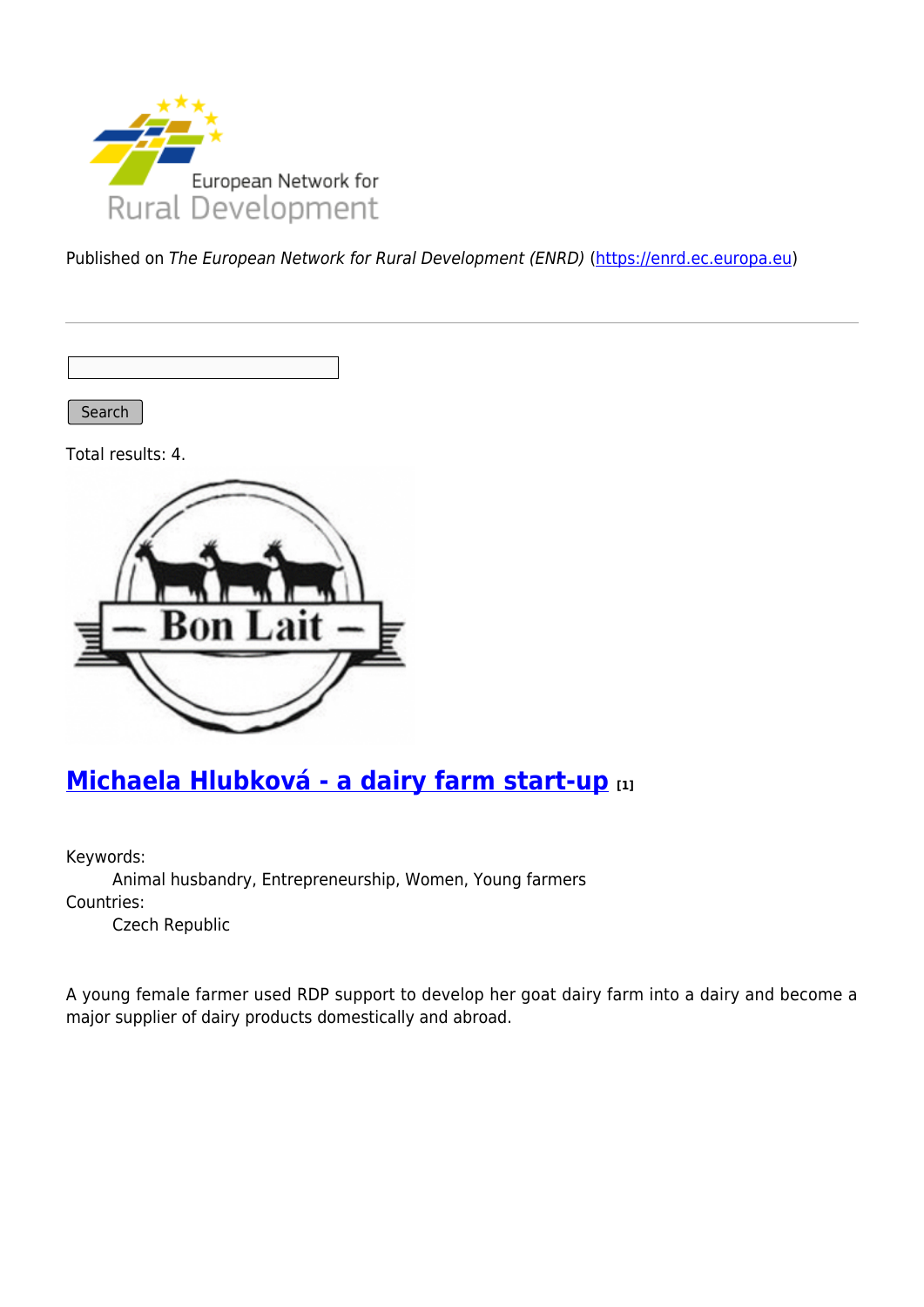

# **[Koronya Horticulture – developing a start-up business in](https://enrd.ec.europa.eu/projects-practice/koronya-horticulture-developing-start-business-horticulture_en) [horticulture](https://enrd.ec.europa.eu/projects-practice/koronya-horticulture-developing-start-business-horticulture_en) [2]**

Keywords:

Competitiveness, Direct marketing, Entrepreneurship, Rural business, Women, Young farmers Countries:

Hungary

A female entrepreneur used Rural Development Programme (RDP) support for young farmers to grow her business of producing herbs and container ornamental plants.



# **[Promoting generational renewal through the Czech National](https://enrd.ec.europa.eu/projects-practice/promoting-generational-renewal-through-czech-national-rural-network_en) [Rural Network](https://enrd.ec.europa.eu/projects-practice/promoting-generational-renewal-through-czech-national-rural-network_en) [3]**

Keywords:

Agriculture, Competitiveness, Information & promotion activities, Networking, Young farmers Countries:

Czech Republic